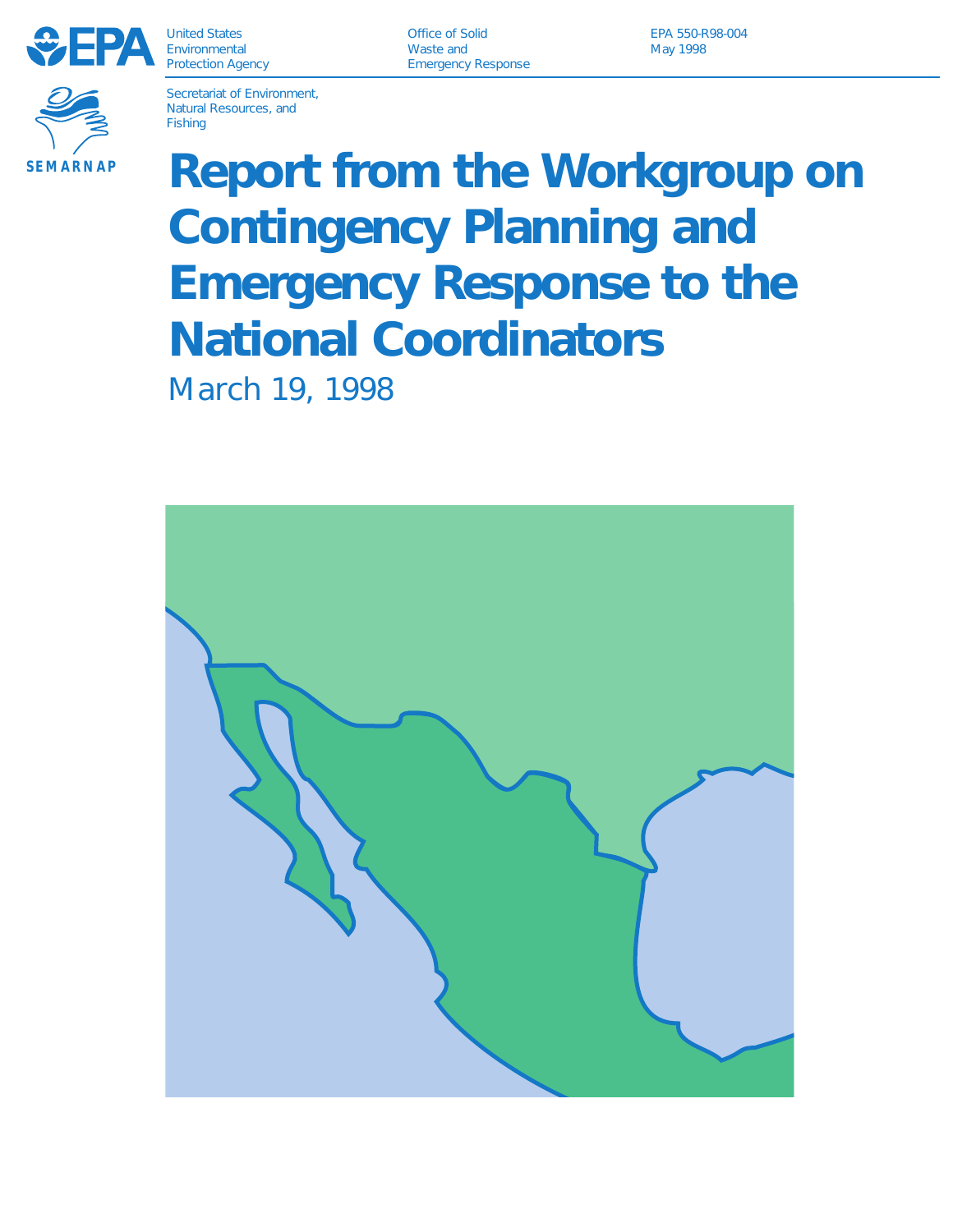# **Report from the Workgroup on Contingency Planning and Emergency Response to the National Coordinators**

March 19, 1998



EPA 550-R98-004



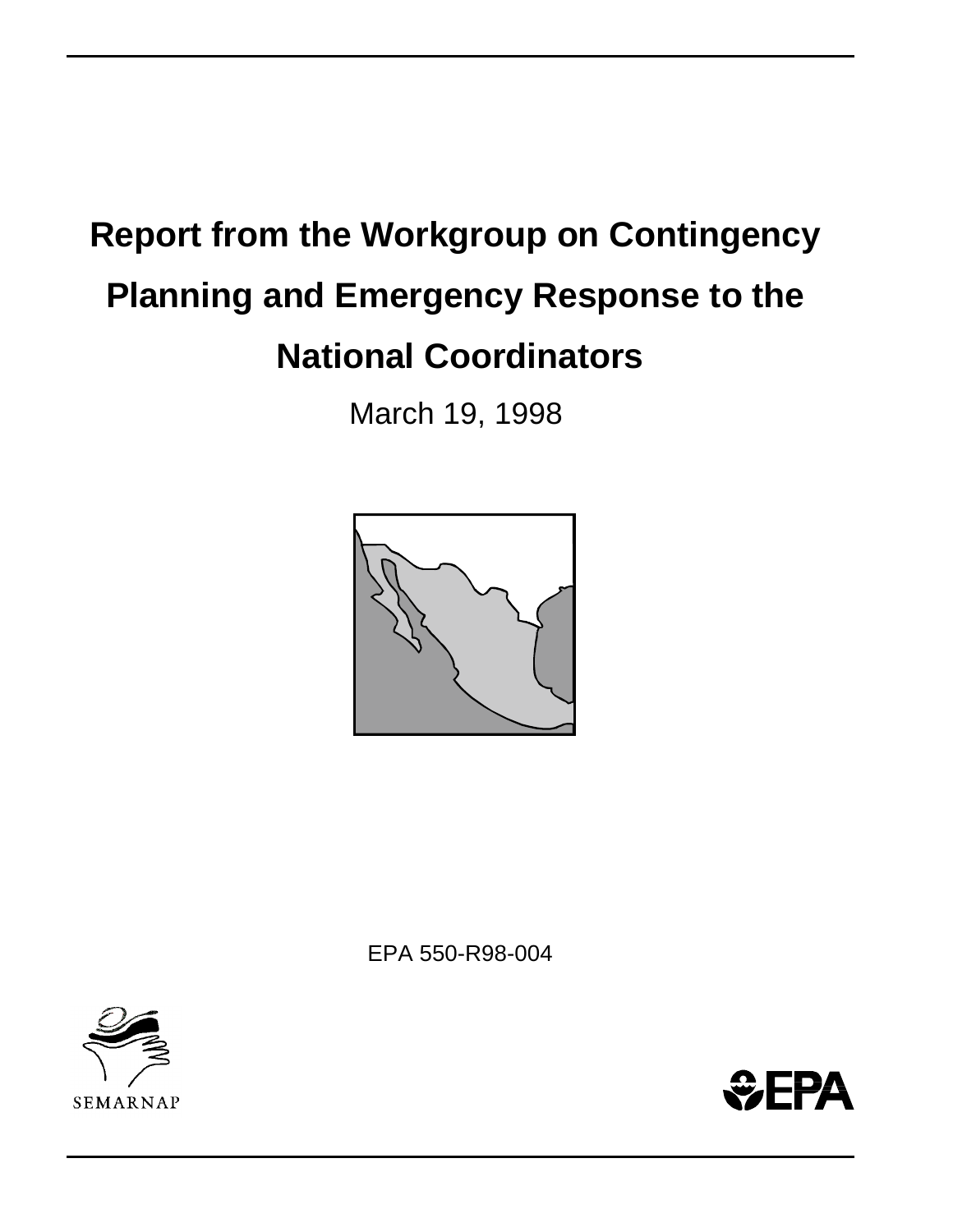

## **CONTENTS**

| III. NEXT JOINT RESPONSE TEAM (JRT) MEETING  4 |  |
|------------------------------------------------|--|
|                                                |  |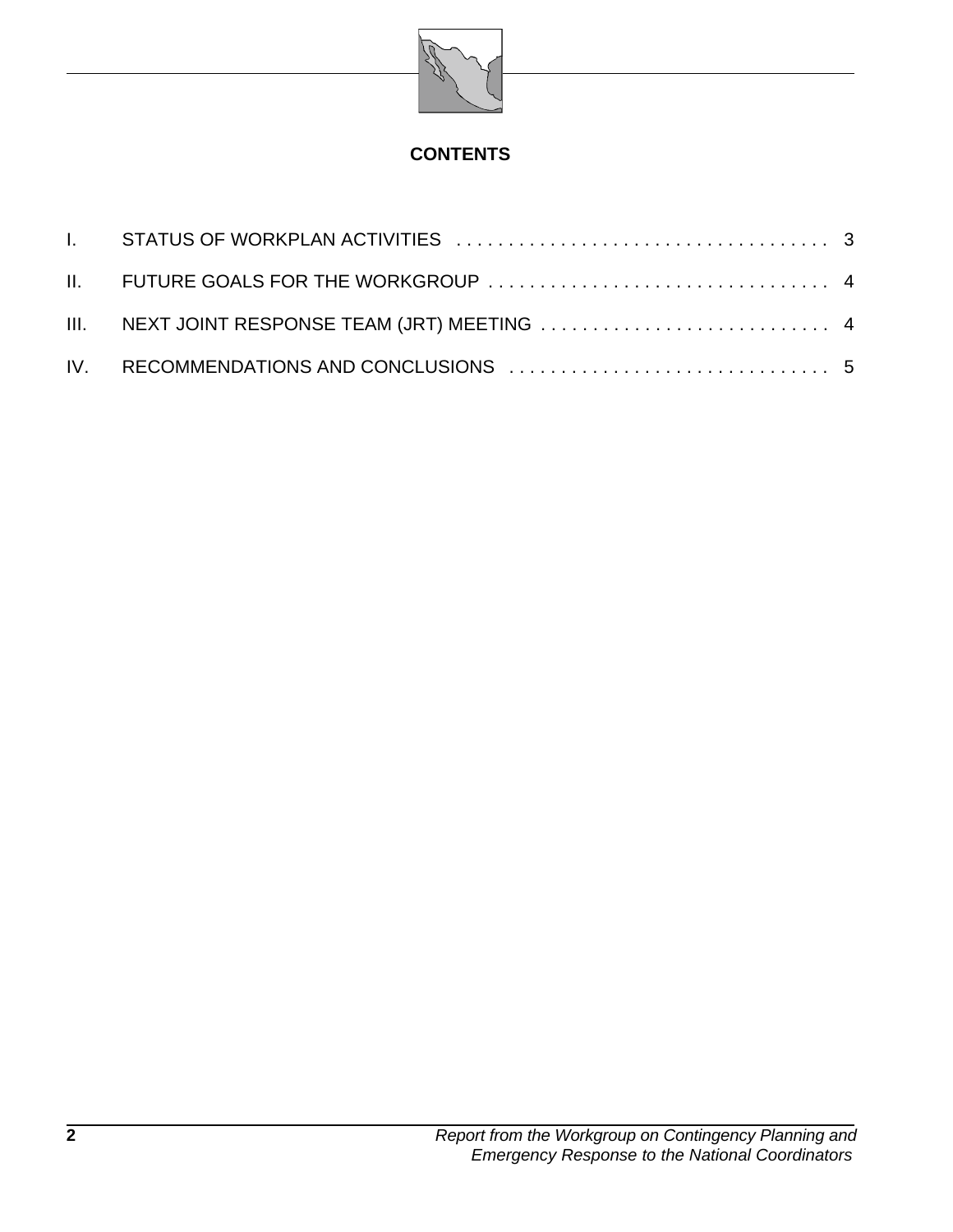

On March 18, 1998, the Workgroup on Contingency Planning and Emergency Response met during the National Coordinators' Meeting (NCM) in San Diego, California. The Workgroup discussed the accomplishments of the Workgroup since the last NCM and the goals for the present year.

#### **I. STATUS OF WORKPLAN ACTIVITIES**

**Technical Assistance Workshops for Sister Cities.** The first of the technical assistance workshops for sister cities will be held in San Diego on March 20, 1998, and will include representatives from the San Diego/Tecate-Tijuana and Mexicali/Calexico. The second meeting will be held with the sister cities along the border of the states of Arizona and Sonora and will include training on CAMEO both the English and Spanish version. Additionally, during the months of May and June, training sessions which focus on prevention of chemical accidents will be held with in five (5) Sister Cities. Later in 1998, two sister city plans will be exercised to determine needed changes in improving the plan.

**Inventory of Resources for Emergency Attention in Mexican Sister Cities.** Inventories have been developed for sister cities in the states of Baja California and Chihuahua as well as for the States of Coahuila, Nuevo Leon, and Tamaulipas. This information completes the total Mexican border area. These inventories will be incorporated into a computerized system.

**Training and Translation of CAMEO.** The translation of CAMEO into Spanish has been completed and was demonstrated at the Workgroup meeting. A beta test of the system will take place over the next several months. Following this test, the Spanish version will be distributed to the Sister Cities along the border and training in the input of data and use of the system will be provided to the those Sister Cities throughout the remainder of 1998. The system was demonstrated and was highlighted as a useful tool in planning or response, specifically as a tool to manage chemical information from fixed facilities.

**Completion of the JCP.** The final version of the JCP has been reviewed and approved by the U.S../Mexico Joint Response Team. This final version of the JCP has been signed by Julia Carabias the Secretary of Environment, Natural Resources, and Fishing in Mexico and is in the signing process within the United States. The U.S. and Mexico will exchange diplomatic notes to replace the 1988 version of the JCP with this final version of the JCP and to accept this JCP as legally binding agreement between the two countries.

**Exercise the Joint Contingency Plan.** An exercise of the notification procedures between federal levels of the governments was held in Nuevo Laredo/Laredo in November 1997. Lessons were learned from this exercises which will be incorporated into the implementation of future exercises. A schedule for the three remaining exercises will be established in March 1998 and the exercises will be held prior to the end of 1998.

Discussion on this topic raised issues relating to communication and notification. It was noted that the JRT needs to continuously test the bi-national notification systems at all levels.

**Follow-up on Recommendations of the Transboundary Mobilization of Personnel and Equipment Workgroup.** In 1997, the JRT reviewed and developed steps to implement several of the recommendations from the Workgroup. To date, the JRT has established a webpage for border activities, developed a semi-annual report on U.S./Mexico accomplishmentsand upcoming activities, gathered all existing emergency response laws, treaties, and agreements to be put on the webpage, and included an overview of the roles and responsibilities for each U.S. and Mexican agencies in the JCP. Additionally, the JRT will work to involve industry, customs, and immigration representatives in Federal, state, and local contingency planning and develop outreach strategies for JRT activities and products.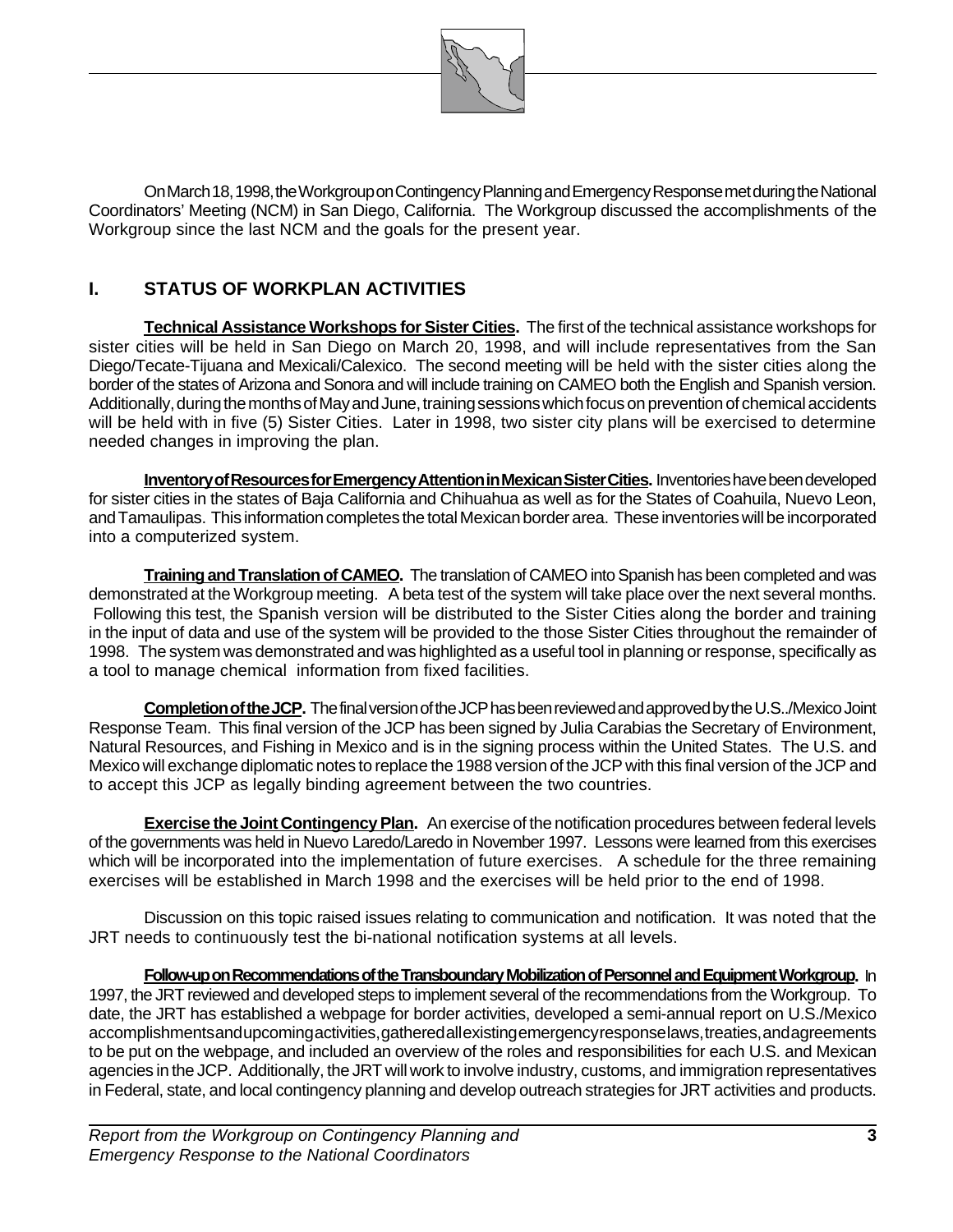

### **II. FUTURE GOALS FOR THE WORKGROUP**

 Following the overview of the accomplishments of the Workgroup over the last year, Workgroup members discussed additional issues of interest. Important issues which the workgroup recommended be further addressed are:

- Improvement communication within the workgroup on scheduling of events, lessons learned from exercises, and contingency planning efforts.
- Better linkage to other workgroups on cross-cutting issues.
- Inclusion of cross-border transportation issues in contingency planning whenever possible.
- Expansion, as possible, of workgroup efforts into the area of preventing chemical accidents.
- Evaluation of the convenience of having information on potential risks associated with counterterrorism.

The Workgroup members also had an in-depth discussion of the environmental indicators including further defining and refining the indicators, current databases available to measure the indicators, determining additional data needs, and a strategy for implementing the indicators. The changes to the indicators as agreed upon by the Workgroup members included:

**Number and location of industries along the border posing risk that have coordinated emergency response plans.** Workgroup recommendations: Measure both the total number of industries as well as those with plans. This would provide not only baseline, but also would provide a mechanism to measure progress.

Additional suggestion: Consider the possibility of having data about the inventories of chemical substances in facilities.

**Number of organizations capable of responding to chemical emergencies along the border, by state and locality or municipality.** Workgroup recommendations: Report this measure by categories which have been established by Mexico as indicated in their *Inventory of Resources for Emergency Response*.

**Number of Sister Cities with Local Joint Contingency Plans.** Workgroup recommendation: Develop performancebased criteria to ensure that plans are current and up-to-date.

**Number of accidents of record per year, classified by type, frequency, and hazardous substance.** Workgroup recommendation: Because of outreach to improve frequency of notification, increased reporting of accidents may not be reflective of an increase of incidents. Accordingly, a statement will be added to the discussion of the indicator to reflect this phenomenon.

#### **III. NEXT JOINT RESPONSE TEAM (JRT) MEETING**

The Workgroup members agreed to hold the JRT meeting from September 23-25, 1998 in San Antonio, Texas. Agenda items for the meeting include the following: linking the work of the Contingency Planning and Emergency Response Workgroup activities with the other Workgroups under Border 21; discussing workplan items for 1998/1999 including accomplishments and new items; tracking progress of environmental indicators; discussing contingency planning efforts at the Federal, State, and local involving the industrial sector; discussing contingency planning issues, including transportation, customs, involvement (if possible) of the industrial sector; information management issues; developing a strategy for exercising the JCP; developing an outreach/marketing strategy for